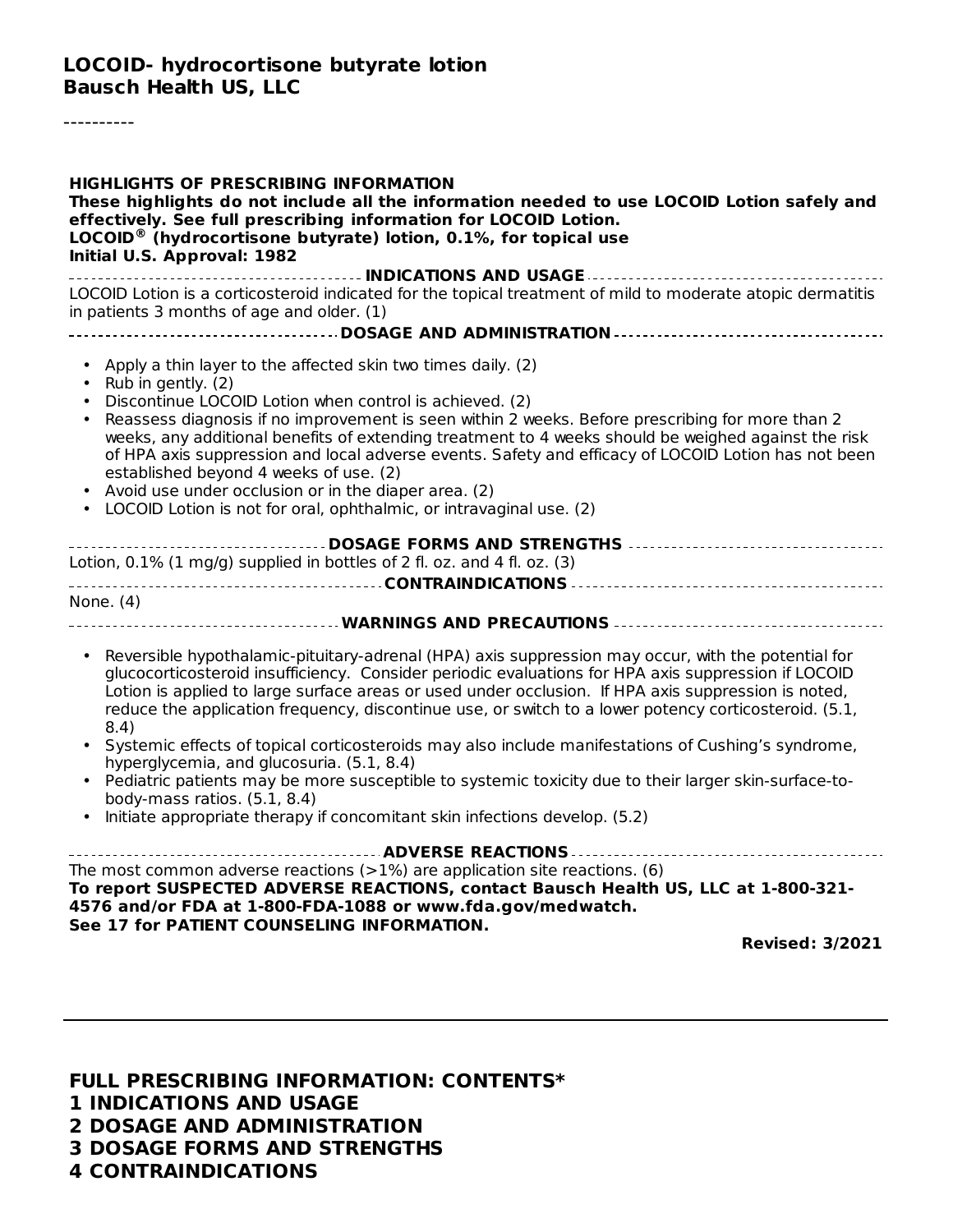#### **5 WARNINGS AND PRECAUTIONS**

- 5.1 Hypothalamic-Pituitary-Adrenal (HPA) Axis Suppression
- 5.2 Concomitant Skin Infections
- 5.3 Allergic Contact Dermatitis

# **6 ADVERSE REACTIONS**

- 6.1 Clinical Trials Experience
- 6.2 Postmarketing Experience

# **8 USE IN SPECIFIC POPULATIONS**

- 8.1 Pregnancy
- 8.3 Nursing Mothers
- 8.4 Pediatric Use
- 8.5 Geriatric Use
- **11 DESCRIPTION**

# **12 CLINICAL PHARMACOLOGY**

- 12.1 Mechanism of Action
- 12.3 Pharmacokinetics

# **13 NONCLINICAL TOXICOLOGY**

13.1 Carcinogenesis, Mutagenesis, Impairment of Fertility

#### **14 CLINICAL STUDIES**

# **16 HOW SUPPLIED/STORAGE AND HANDLING**

#### **17 PATIENT COUNSELING INFORMATION**

\* Sections or subsections omitted from the full prescribing information are not listed.

### **FULL PRESCRIBING INFORMATION**

# **1 INDICATIONS AND USAGE**

LOCOID $^\circledR$  Lotion is indicated for the topical treatment of mild to moderate atopic dermatitis in patients 3 months of age and older.

# **2 DOSAGE AND ADMINISTRATION**

Apply a thin layer to the affected skin areas two times daily and rub in gently. Do not apply LOCOID Lotion in the diaper area unless directed by a physician.

Discontinue therapy when control is achieved. If no improvement is seen within 2 weeks, reassessment of the diagnosis may be necessary. Before prescribing for more than 2 weeks, any additional benefits of extending treatment to 4 weeks should be weighed against the risk of HPA axis suppression and local adverse events. The safety and efficacy of LOCOID Lotion has not been established beyond 4 weeks of use [see Warnings and Precautions (5.1)].

Do not use LOCOID Lotion with occlusive dressings unless directed by a physician. Avoid use in the diaper area, as diapers or plastic pants may constitute occlusive dressings.

LOCOID Lotion is not for oral, ophthalmic, or intravaginal use.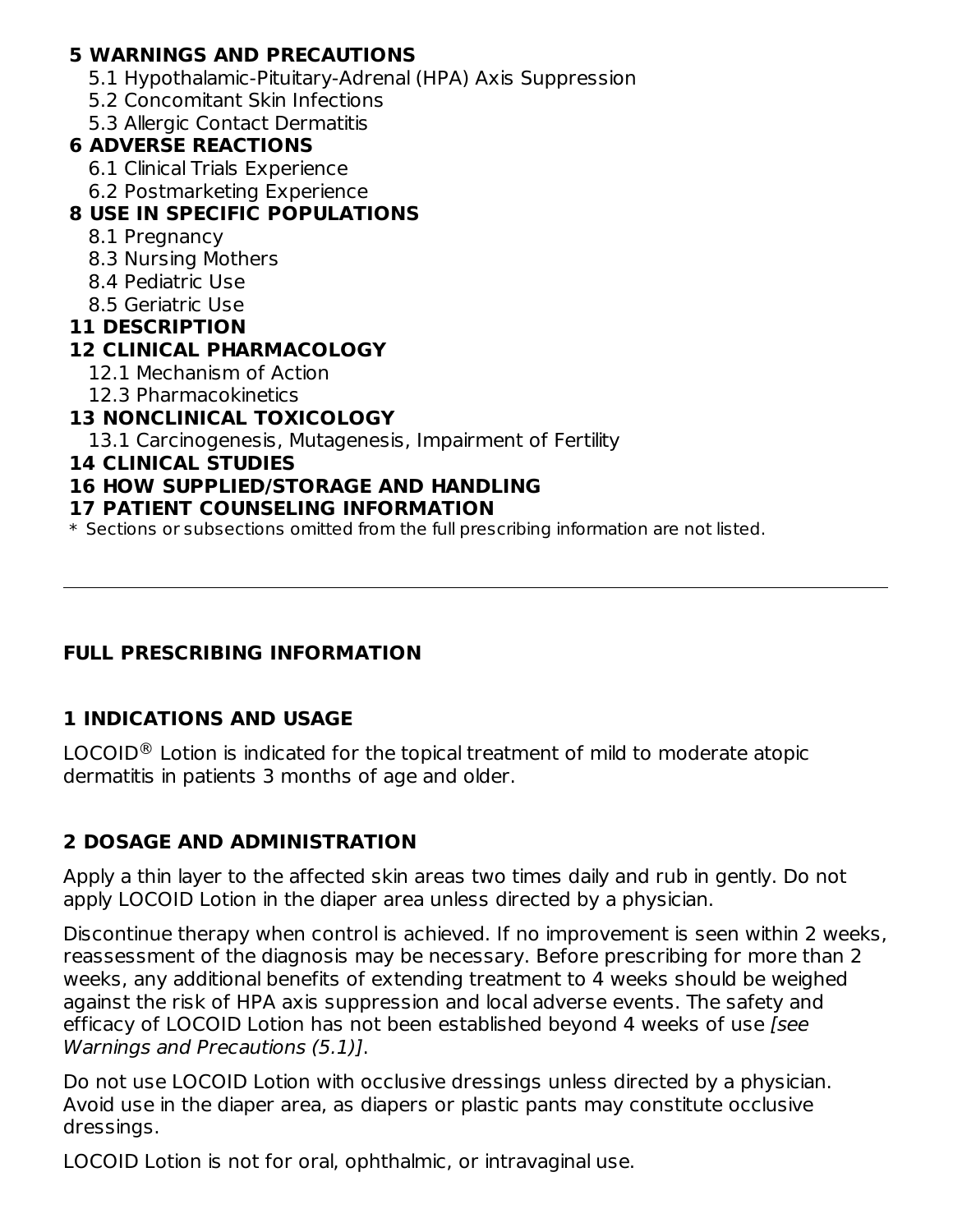# **3 DOSAGE FORMS AND STRENGTHS**

Lotion, 0.1%. Each gram of LOCOID Lotion contains 1 mg of hydrocortisone butyrate in a white to off-white lotion base. LOCOID Lotion is supplied in bottles of 2 fl. oz. and 4 fl. oz.

## **4 CONTRAINDICATIONS**

None.

### **5 WARNINGS AND PRECAUTIONS**

### **5.1 Hypothalamic-Pituitary-Adrenal (HPA) Axis Suppression**

Systemic effects of topical corticosteroids may include reversible HPA axis suppression, manifestations of Cushing's syndrome, hyperglycemia, and glucosuria.

Studies conducted in pediatric subjects demonstrated reversible HPA axis suppression after use of LOCOID Lotion. Pediatric patients may be more susceptible than adults to systemic toxicity from equivalent doses of LOCOID Lotion due to their larger skinsurface-to-body-mass ratios [see Use in Specific Populations (8.4)].

Patients applying a topical corticosteroid to a large surface area or to areas under occlusion should be considered for periodic evaluation of the HPA axis. This may be done by using cosyntropin (ACTH $_{\rm 1\text{-}24}$ ) stimulation testing (CST).

Minimize systemic corticosteroid effects by mitigating the risk factors for increased systemic absorption and using LOCOID Lotion as recommended [see Dosage and Administration (2)].

If HPA axis suppression is noted, the frequency of application should be reduced or the drug should be withdrawn, or a less potent corticosteroid should be substituted. Signs and symptoms of glucocorticosteroid insufficiency may occur, requiring supplemental systemic corticosteroids [see Adverse Reactions (6)].

### **5.2 Concomitant Skin Infections**

If skin infections are present or develop, an appropriate antifungal, antibacterial or antiviral agent should be used. If a favorable response does not occur promptly, use of LOCOID Lotion should be discontinued until the infection has been adequately controlled [see Adverse Reactions (6)].

### **5.3 Allergic Contact Dermatitis**

Allergic contact dermatitis with corticosteroids is usually diagnosed by observing a failure to heal rather than noticing a clinical exacerbation. Such an observation should be corroborated with appropriate patch testing. Discontinue LOCOID Lotion if the diagnosis is established [see Adverse Reactions (6)].

### **6 ADVERSE REACTIONS**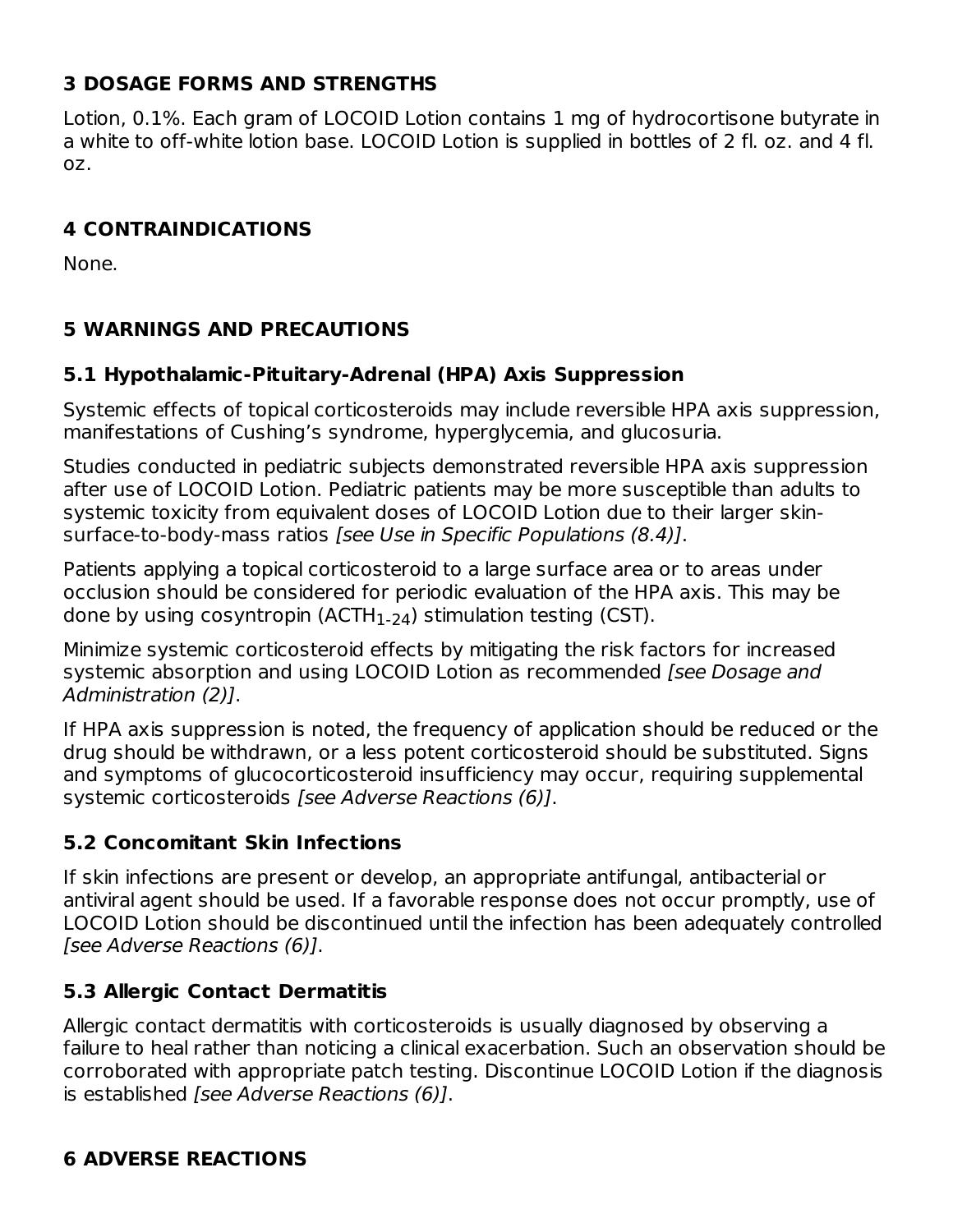The following adverse reactions are discussed in greater detail in other sections of the labeling:

- HPA axis suppression. This has been observed in pediatric subjects using LOCOID Lotion [see Warnings and Precautions (5.1) and Use in Specific Populations (8.4)]
- Concomitant skin infections [see Warnings and Precautions (5.2)]
- Allergic contact dermatitis [see Warnings and Precautions (5.3)]

## **6.1 Clinical Trials Experience**

Because clinical trials are conducted under widely varying conditions, the adverse reaction rates observed cannot be directly compared to rates in other clinical trials and may not reflect the rates observed in clinical practice.

The safety data derived from LOCOID Lotion clinical trials reflect exposure to LOCOID Lotion twice daily for up to 4 weeks in separate clinical trials involving pediatric subjects 3 months to 18 years of age and adult subjects 18 years of age and older with mild to moderate atopic dermatitis.

Adverse reactions shown in the tables below include those for which there is some basis to believe there is a causal relationship to LOCOID Lotion. Although the rates of application site reactions in the vehicle group were greater than those in the LOCOID group in both studies, these rates are included in the tables (Table 1 and Table 2) because skin irritation is a known adverse reaction of topical corticosteroids.

#### **TABLE 1. Frequency of adverse reactions in pediatric subjects with mild to moderate atopic dermatitis**

|                                                                                                                                                 | <b>LOCOID Lotion</b><br>$(n=139)$ n $(\%)$ | <b>Vehicle</b><br>$(n=145)$ n $(\%)$ |
|-------------------------------------------------------------------------------------------------------------------------------------------------|--------------------------------------------|--------------------------------------|
| Application site reactions,<br>including application site<br>burning, pruritus, dermatitis,<br>erythema, eczema,<br>inflammation, or irritation | 2(1)                                       | 20(14)                               |
| Infantile acne                                                                                                                                  | 1(1)                                       | 0(0)                                 |
| Skin depigmentation                                                                                                                             | 1(1)                                       | 0(0)                                 |

#### **TABLE 2. Frequency of adverse reactions in adult subjects with mild to moderate atopic dermatitis**

|                                                                                                                    | <b>LOCOID Lotion</b><br>$(n=151)$ n $(\%)$ | <b>Vehicle</b><br>$(n=150)$ n $(\%)$ |
|--------------------------------------------------------------------------------------------------------------------|--------------------------------------------|--------------------------------------|
| Application site reactions,<br>including application site<br>burning, dermatitis, eczema,<br>erythema, or pruritus | 5(3)                                       | 7 (5)                                |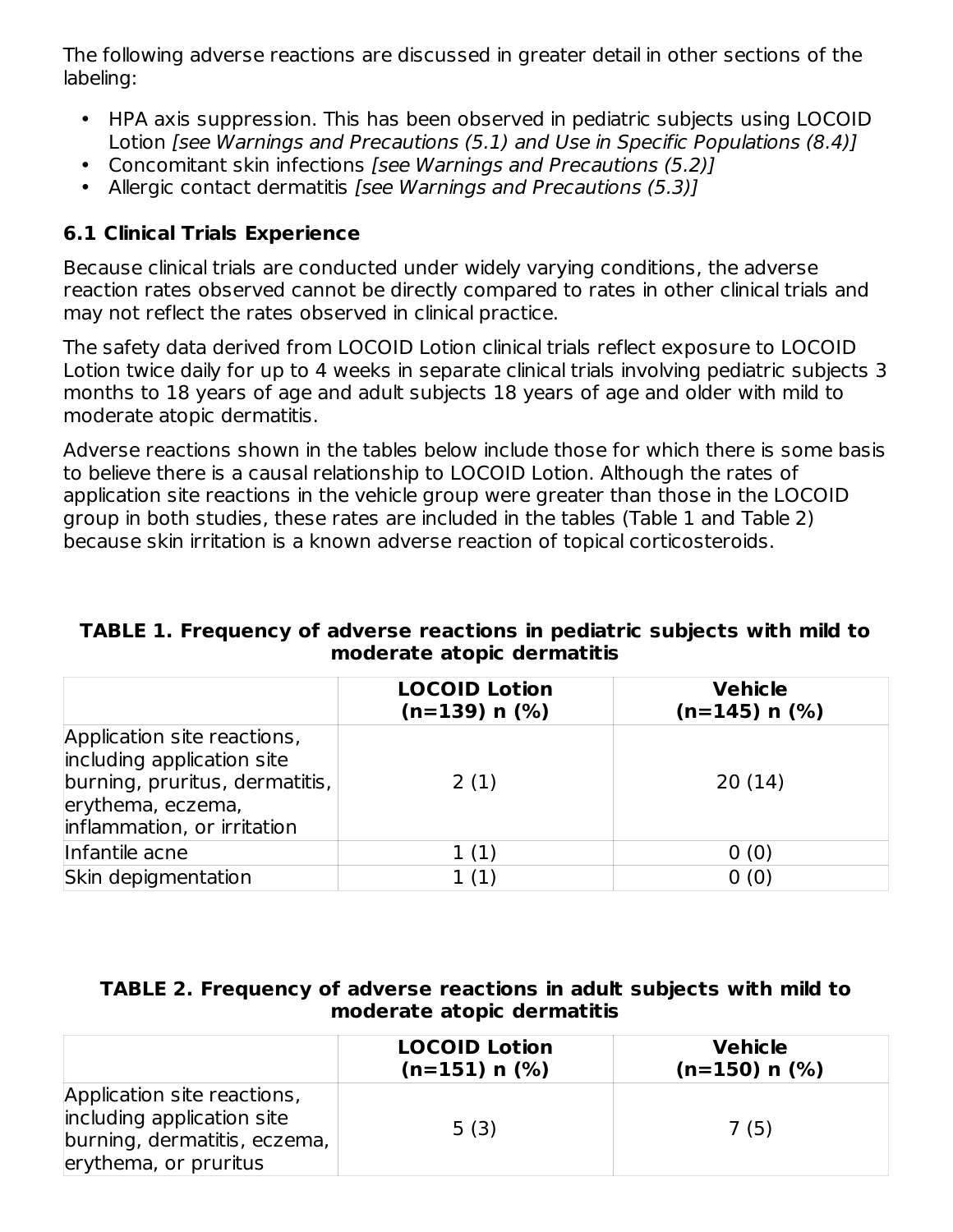### **6.2 Postmarketing Experience**

Because adverse reactions are reported voluntarily from a population of uncertain size, it is not always possible to reliably estimate their frequency or establish a causal relationship to drug exposure.

The following additional local adverse reactions have been reported infrequently with topical corticosteroids, and they may occur more frequently with the use of occlusive dressings and higher potency corticosteroids. These reactions included: irritation, folliculitis, acneiform eruptions, hypopigmentation, perioral dermatitis, allergic contact dermatitis, secondary infection, skin atrophy, striae, miliaria, and telangiectasia.

# **8 USE IN SPECIFIC POPULATIONS**

#### **8.1 Pregnancy**

#### **Pregnancy Category C.**

There are no adequate and well-controlled studies in pregnant women. Therefore, LOCOID Lotion should be used during pregnancy only if the potential benefit justifies the potential risk to the fetus.

Corticosteroids have been shown to be teratogenic in laboratory animals when administered systemically at relatively low dosage levels. Some corticosteroids have been shown to be teratogenic after dermal application in laboratory animals.

Note: The animal multiples of human exposure calculations in this label were based on body surface area comparisons for an adult (i.e., mg/m<sup>2</sup>/day dose comparisons) assuming 100% human percutaneous absorption of a maximum topical human dose (MTHD) for hydrocortisone butyrate lotion (25 g lotion).

Systemic embryofetal development studies were conducted in rats and rabbits. Subcutaneous doses of 0.6, 1.8, and 5.4 mg/kg/day hydrocortisone butyrate were administered to pregnant female rats during gestation days 6 – 17. In the presence of maternal toxicity, fetal effects noted at 5.4 mg/kg/day (2X MTHD) included an increased incidence of ossification variations and unossified sternebra. No treatment-related effects on embryofetal toxicity or teratogenicity were noted at doses of 5.4 mg/kg/day and 1.8 mg/kg/day, respectively (2X MTHD and 0.7X MTHD, respectively).

Subcutaneous doses of 0.1, 0.2 and 0.3 mg/kg/day hydrocortisone butyrate were administered to pregnant female rabbits during gestation days 7 – 20. An increased incidence of abortion was noted at 0.3 mg/kg/day (0.2X MTHD). In the absence of maternal toxicity, a dose-dependent decrease in fetal body weight was noted at doses ≥0.1 mg/kg/day (0.1X MTHD). Additional indicators of embryofetal toxicity (reduction in litter size, decreased number of viable fetuses, increased post-implantation loss) were noted at doses ≥0.2 mg/kg/day (0.2X MTHD). Additional fetal effects noted in this study included delayed ossification noted at doses ≥0.1 mg/kg/day and an increased incidence of fetal malformations (primarily skeletal malformations) noted at doses ≥0.2 mg/kg/day. A dose at which no treatment- related effects on embryofetal toxicity or teratogenicity were observed was not established in this study.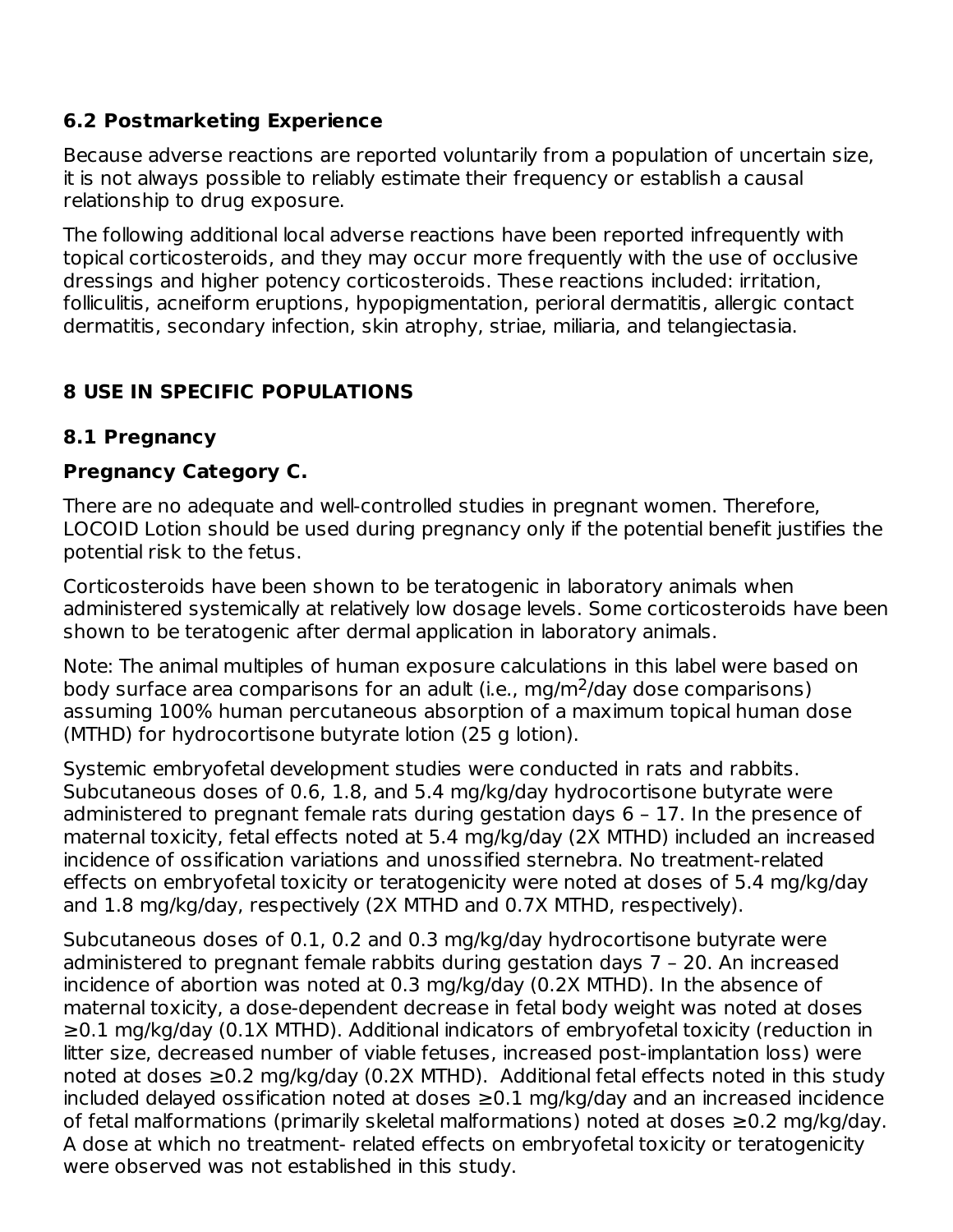Additional systemic embryofetal development studies were conducted in rats and mice. Subcutaneous doses of 0.1 and 9 mg/kg/day hydrocortisone butyrate were administered to pregnant female rats during gestation days 9 – 15. In the presence of maternal toxicity, an increase in fetal deaths and fetal resorptions and an increase in the number of ossifications in caudal vertebrae were noted at a dose of 9 mg/kg/day (3X MTHD). No treatment-related effects on embryofetal toxicity or teratogenicity were noted at 0.1 mg/kg/day (0.1X MTHD).

Subcutaneous doses of 0.2 and 1 mg/kg/day hydrocortisone butyrate were administered to pregnant female mice during gestation days 7 – 13. In the absence of maternal toxicity, an increased number of cervical ribs and one fetus with clubbed legs were noted at a dose of 1 mg/kg/day (0.2X MTHD). No treatment-related effects on embryofetal toxicity or teratogenicity were noted at doses of 1 and 0.2 mg/kg/day, respectively (0.2X MTHD and 0.1X MTHD, respectively).

No topical embryofetal development studies were conducted with hydrocortisone butyrate lotion. However, topical embryofetal development studies were conducted in rats and rabbits with a hydrocortisone butyrate ointment formulation. Topical doses of 1% and 10% hydrocortisone butyrate ointment were administered to pregnant female rats during gestation days 6 – 15 or pregnant female rabbits during gestation days 6 – 18. A dose-dependent increase in fetal resorptions was noted in rabbits (0.2 – 2X MTHD) and fetal resorptions were noted in rats at the 10% hydrocortisone butyrate ointment dose (80X MTHD). No treatment-related effects on embryofetal toxicity were noted at the 1% hydrocortisone butyrate ointment dose in rats (8X MTHD). A dose at which no treatment-related effects on embryofetal toxicity were observed in rabbits after topical administration of hydrocortisone butyrate ointment was not established in this study. No treatment-related effects on teratogenicity were noted at a dose of 10% hydrocortisone butyrate ointment in rats or rabbits (80X MTHD and 2X MTHD, respectively).

A peri- and postnatal development study was conducted in rats. Subcutaneous doses of 0.6, 1.8 and 5.4 mg/kg/day hydrocortisone butyrate were administered to pregnant female rats from gestation day 6 to lactation day 20. In the presence of maternal toxicity, a dose-dependent decrease in fetal weight was noted at doses ≥1.8 mg/kg/day (0.7X MTHD). No treatment-related effects on fetal toxicity were noted at 0.6 mg/kg/day (0.2X MTHD). A delay in sexual maturation was noted at 5.4 mg/kg/day (2X MTHD). No treatment-related effects on sexual maturation were noted at 1.8 mg/kg/day. No treatment-related effects on behavioral development or subsequent reproductive performance were noted at 5.4 mg/kg/day.

### **8.3 Nursing Mothers**

Systemically administered corticosteroids appear in human milk and could suppress growth, interfere with endogenous corticosteroid production, or cause other untoward effects. It is not known whether topical administration of corticosteroids could result in sufficient systemic absorption to produce detectable quantities in human milk. Because many drugs are excreted in human milk, caution should be exercised when LOCOID Lotion is administered to a nursing woman.

#### **8.4 Pediatric Use**

Safety and efficacy in pediatric patients below 3 months of age have not been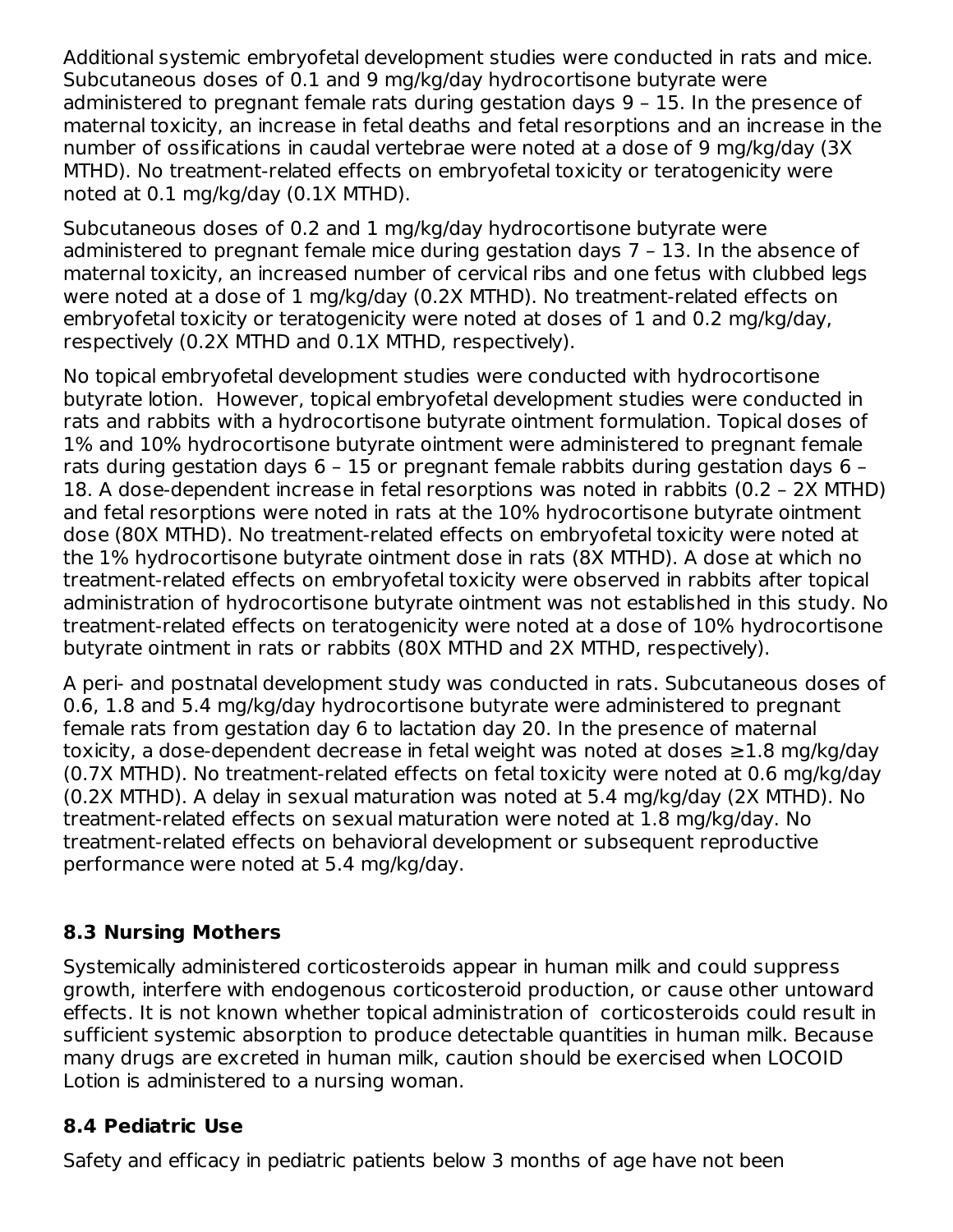established.

Because of higher skin-surface-to-body-mass ratios, pediatric patients are at a greater risk than adults of HPA axis suppression when they are treated with topical corticosteroids [see Warnings and Precautions (5.1)]. They are therefore also at a greater risk of glucocorticosteroid insufficiency after withdrawal of treatment and of Cushing's syndrome while on treatment.

Eighty-four (84) pediatric subjects (3 months to less than 18 years of age) with moderate to severe atopic dermatitis affecting at least 25% of body surface area (BSA) treated with LOCOID Lotion three times daily for up to 4 weeks were assessed for HPA axis suppression. The disease severity (moderate to severe atopic dermatitis) and the dosing regimen (three times daily) in this HPA axis study were different from the subject population (mild to moderate atopic dermatitis) and the dosing regimen (twice daily) for which LOCOID Lotion is indicated. Seven of the 82 evaluable subjects (8.5%) demonstrated laboratory evidence of suppression, where the sole criterion for defining HPA axis suppression was a serum cortisol level of less than or equal to 18 mcg/dL after cosyntropin stimulation. Suppressed subjects ranged in age from 1 to 12 years and, at the time of enrollment, had 35% to 90% BSA involvement. These subjects did not develop any other signs or symptoms of HPA axis suppression. At the first follow-up visit, approximately 1 month after the conclusion of treatment, cosyntropin stimulation results of all subjects had returned to normal, with the exception of one subject. This last subject recovered adrenal function by the second post-treatment visit, 55 days post-treatment.

Cushing's syndrome, linear growth retardation, delayed weight gain, and intracranial hypertension have also been reported in pediatric patients receiving topical corticosteroids. Manifestations of adrenal suppression in pediatric patients include low plasma cortisol levels to an absence of response to ACTH stimulation. Manifestations of intracranial hypertension include bulging fontanelles, headaches, and bilateral papilledema.

### **8.5 Geriatric Use**

Clinical studies of LOCOID Lotion did not include sufficient numbers of subjects aged 65 and over to determine whether they respond differently from younger subjects.

# **11 DESCRIPTION**

LOCOID (hydrocortisone butyrate) Lotion, 0.1% contains hydrocortisone butyrate, a non-fluorinated hydrocortisone ester, for topical use. The chemical name of hydrocortisone butyrate is Pregn-4-ene-3,20-dione, 11,21,-dihydroxy-17-[(1 oxobutyl)oxy(11β)-]. It has the following structural formula: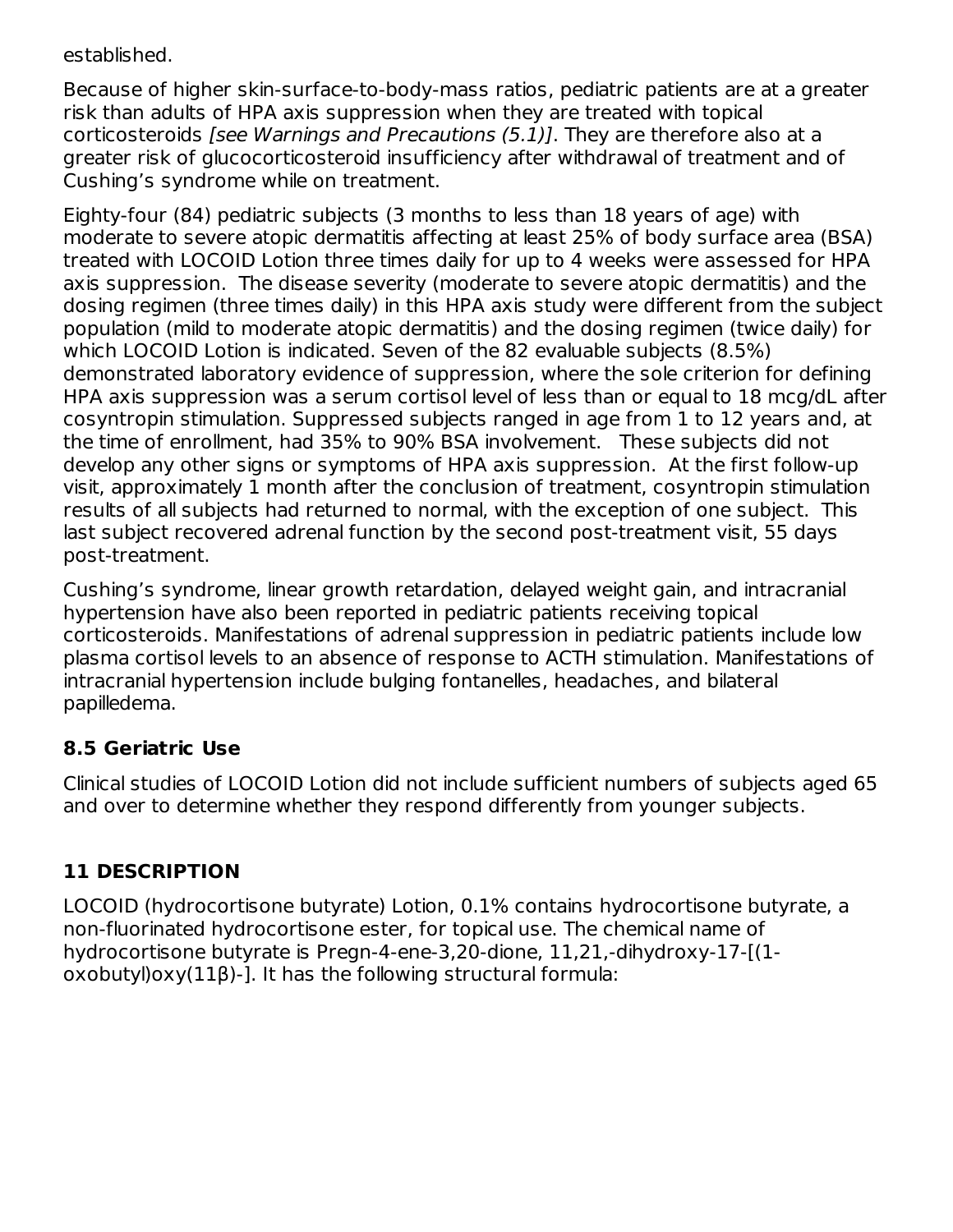Hydrocortisone butyrate is a white to off-white powder with a molecular weight of 432.56, and a molecular formula of  $\mathsf{C}_2$ 5H $_{36}\mathsf{O}_6$ . It is practically insoluble in water, slightly soluble in ether, soluble in methanol, in alcohol, and in acetone, and freely soluble in chloroform.

Each gram of LOCOID Lotion contains 1 mg of hydrocortisone butyrate in a white to offwhite lotion base consisting of anhydrous citric acid, ceteth-20, cetostearyl alcohol, butylated hydroxytoluene (BHT), butylparaben, light mineral oil, propylparaben, purified water, safflower oil, sodium citrate, and white petrolatum.

# **12 CLINICAL PHARMACOLOGY**

# **12.1 Mechanism of Action**

Topical corticosteroids share anti-inflammatory, antipruritic, and vasoconstrictive properties. The mechanism of the anti-inflammatory activity of the topical corticosteroids is unclear. However, corticosteroids are thought to act by the induction of phospholipase  ${\sf A_2}$  inhibitory proteins, collectively called lipocortins. It is postulated that these proteins control the biosynthesis of potent mediators of inflammation such as prostaglandins and leukotrienes by inhibiting the release of their common precursor, arachidonic acid. Arachidonic acid is released from membrane phospholipids by phospholipase  $A_2$ .

# **12.3 Pharmacokinetics**

No studies were conducted to determine the pharmacokinetics of LOCOID Lotion.

The extent of percutaneous absorption of topical corticosteroids is determined by many factors, including the vehicle, the integrity of the epidermal barrier, and the use of occlusive dressings.

Topical corticosteroids can be absorbed through normal intact skin. Inflammation and/or other disease processes in the skin, occlusive dressings, or widespread application may increase percutaneous absorption.

Once absorbed through the skin, topical corticosteroids are handled through pharmacokinetic pathways similar to systemically administered corticosteroids.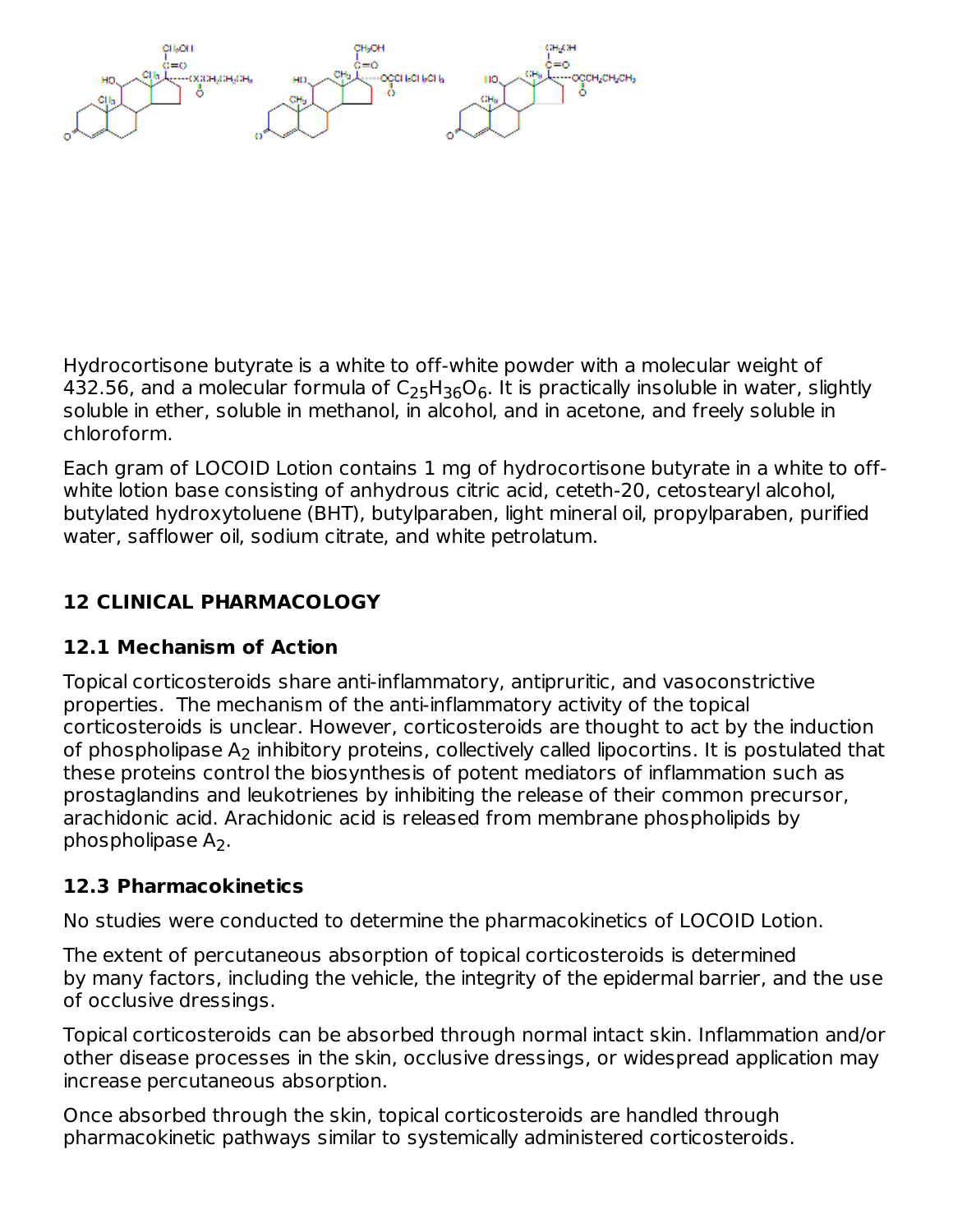# **13 NONCLINICAL TOXICOLOGY**

# **13.1 Carcinogenesis, Mutagenesis, Impairment of Fertility**

In a 2-year dermal rat carcinogenicity study with LOCOID Lotion, hydrocortisone butyrate was administered to Sprague-Dawley rats at topical doses of 0.05, 0.15, and 0.3 mg/kg/day in males and 0.1, 0.25, and 0.5 mg/kg/day in females (0.1% lotion). No drug-related tumors were noted in this study up to the highest doses evaluated in this study of 0.3 mg/kg/day in males (0.1X MTHD) and 0.5 mg/kg/day in females (0.2X MTHD).

Hydrocortisone butyrate revealed no evidence of mutagenic or clastogenic potential based on the results of two in vitrogenotoxicity tests (Ames test and  $L5178Y/TK^{+/}$  mouse lymphoma assay) and one in vivo genotoxicity test (mouse micronucleus assay).

No evidence of impairment of fertility or effect on mating performance was observed in a fertility and general reproductive performance study conducted in male and female rats at subcutaneous doses up to and I ncluding 1.8 mg/kg/day (0.7X MTHD). Mild effects on maternal animals, such as reduced food consumption and a subsequent reduction in body weight gain, were seen at doses  $\geq$ 0.6 mg/kg/day (0.2X MTHD).

### **14 CLINICAL STUDIES**

In a multicenter, randomized, vehicle-controlled trial of 284 pediatric subjects 3 months to 18 years of age with mild to moderate atopic dermatitis, LOCOID Lotion or vehicle was applied twice daily for up to 4 weeks. Treatment success was assessed at day 29 (after 28 days of treatment) and was defined as the proportion of patients who achieved both "clear" or "almost clear" and at least a 2-grade improvement from baseline on a 5 point Physician's Global Assessment (PGA) scale. Study results are shown in Table 3.

|                      | <b>LOCOID Lotion</b><br>$(n=139)$ | <b>Vehicle</b><br>$(n=145)$ |
|----------------------|-----------------------------------|-----------------------------|
| Number (%) successes | 68 (49%)                          | 35 (24%)                    |

**TABLE 3. Efficacy results at Day 29 in pediatric subjects**

Another multicenter, randomized, double-blind study compared twice-daily treatment with LOCOID Lotion ( $n=151$ ) to vehicle ( $n=150$ ) for 3 or 4 weeks in adult subjects (ages 18 years or older) having atopic dermatitis, including those with mild or moderate severity. Results favored LOCOID Lotion over vehicle.

### **16 HOW SUPPLIED/STORAGE AND HANDLING**

LOCOID Lotion, 0.1% is white to off-white in color and supplied in bottles of 2 fl. oz. (NDC 16781-392-02) and 4 fl. oz. (NDC 16781-392-04).

Store at 25°C (77°F); excursions permitted to 15° to 30°C (59° to 86°F) [see USP Controlled Room Temperature]. Protect from freezing.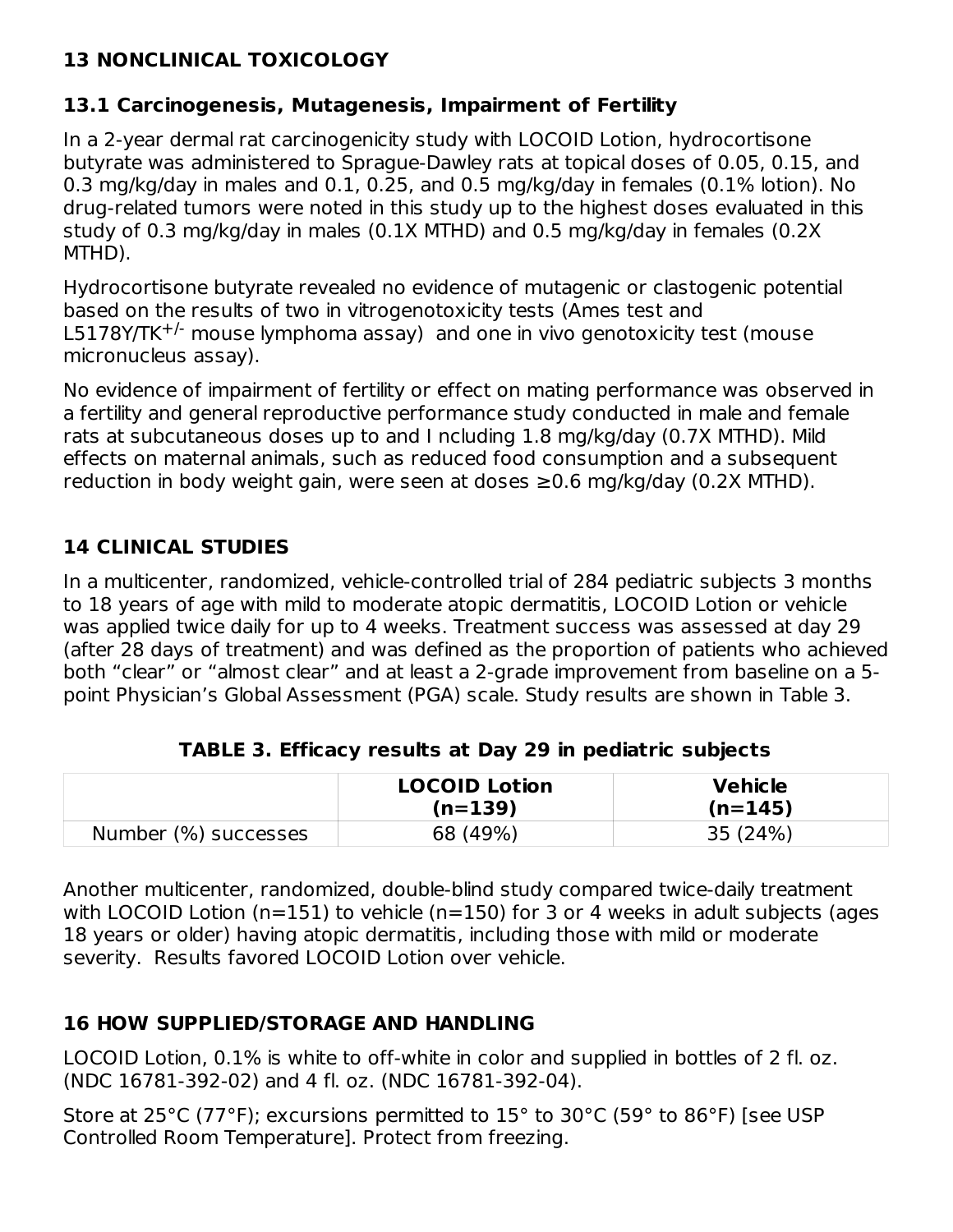## **17 PATIENT COUNSELING INFORMATION**

Patients using LOCOID Lotion should receive the following information and instructions:

- Apply a thin layer to the affected skin two times daily and rub in gently.
- Discontinue LOCOID Lotion when control is achieved.
- Do not use for longer than 4 weeks.
- Avoid contact with the eyes.
- Do not bandage, otherwise cover, or wrap the affected skin area so as to be occlusive unless directed by physician.
- Do not use LOCOID Lotion in the diaper area, as diapers or plastic pants may constitute occlusive dressings.
- Do not use LOCOID Lotion on the face, underarms, or groin areas unless directed by physician.
- If no improvement is seen within 2 weeks, contact physician.
- Do not use other corticosteroid-containing products while using LOCOID Lotion without first consulting physician.

# **Distributed by:**

Bausch Health US, LLC Bridgewater, NJ 08807 USA

# **Manufactured by:**

Ferndale Laboratories, Inc. Ferndale, MI 48220 USA

U.S. Patent Number: 7,981,877

Locoid is a trademark of Leo Pharma A/S used under license. © 2021 Bausch Health Companies Inc. or its affiliates

9421802

# **PRINCIPAL DISPLAY PANEL - LocoidLotion 4 fl. oz. Carton**

# **NDC 16781-392-04**

**Locoid ®(hydrocortisone butyrate) Lotion, 0.1%**

**For topical use only Not for eye use**

**Rx only 4 fl. oz. (118 mL)**

**Ortho** Dermatologics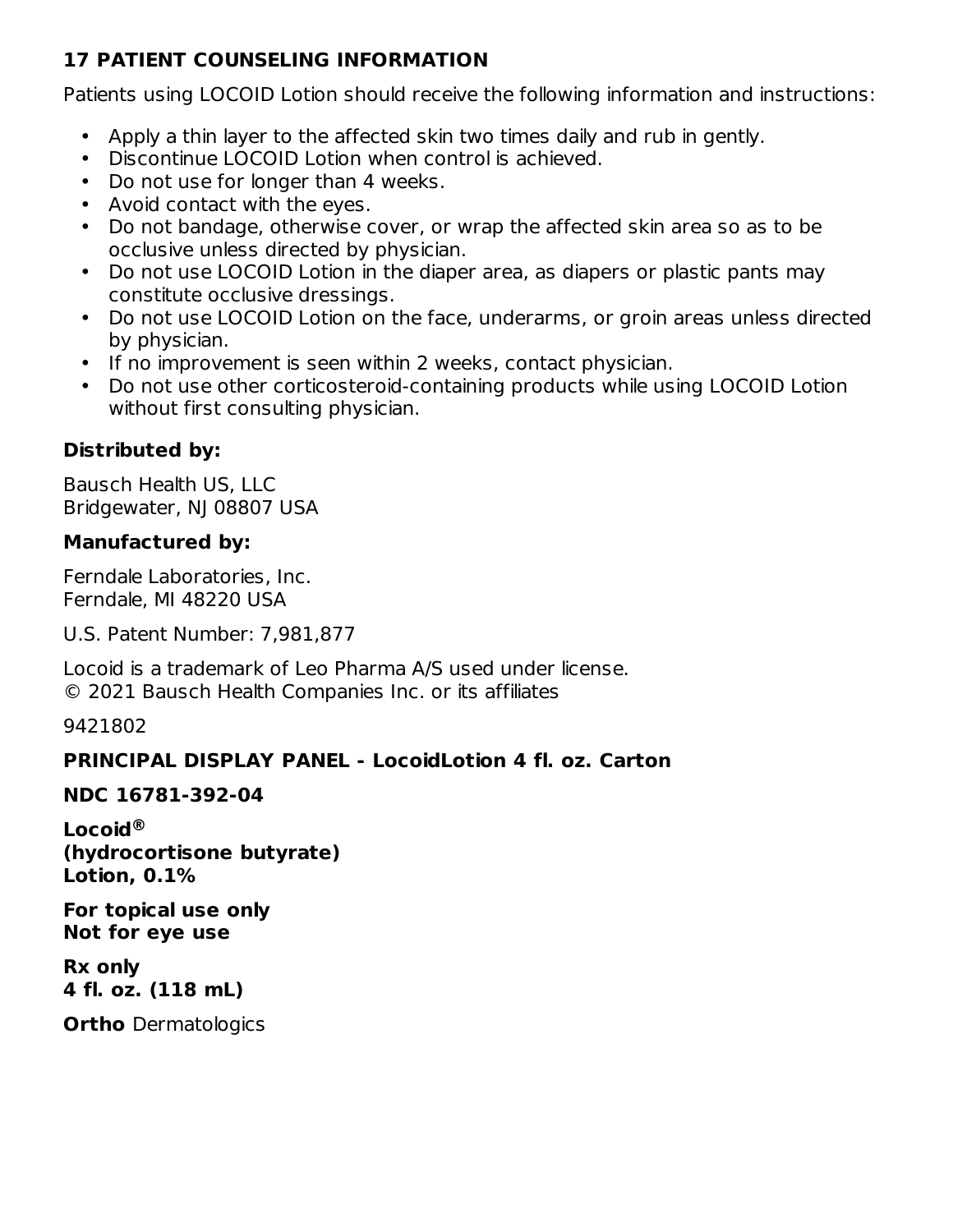

| LOCOID                         |                         |                           |               |
|--------------------------------|-------------------------|---------------------------|---------------|
| hydrocortisone butyrate lotion |                         |                           |               |
|                                |                         |                           |               |
| <b>Product Information</b>     |                         |                           |               |
| <b>Product Type</b>            | HUMAN PRESCRIPTION DRUG | <b>Item Code (Source)</b> | NDC:16781-392 |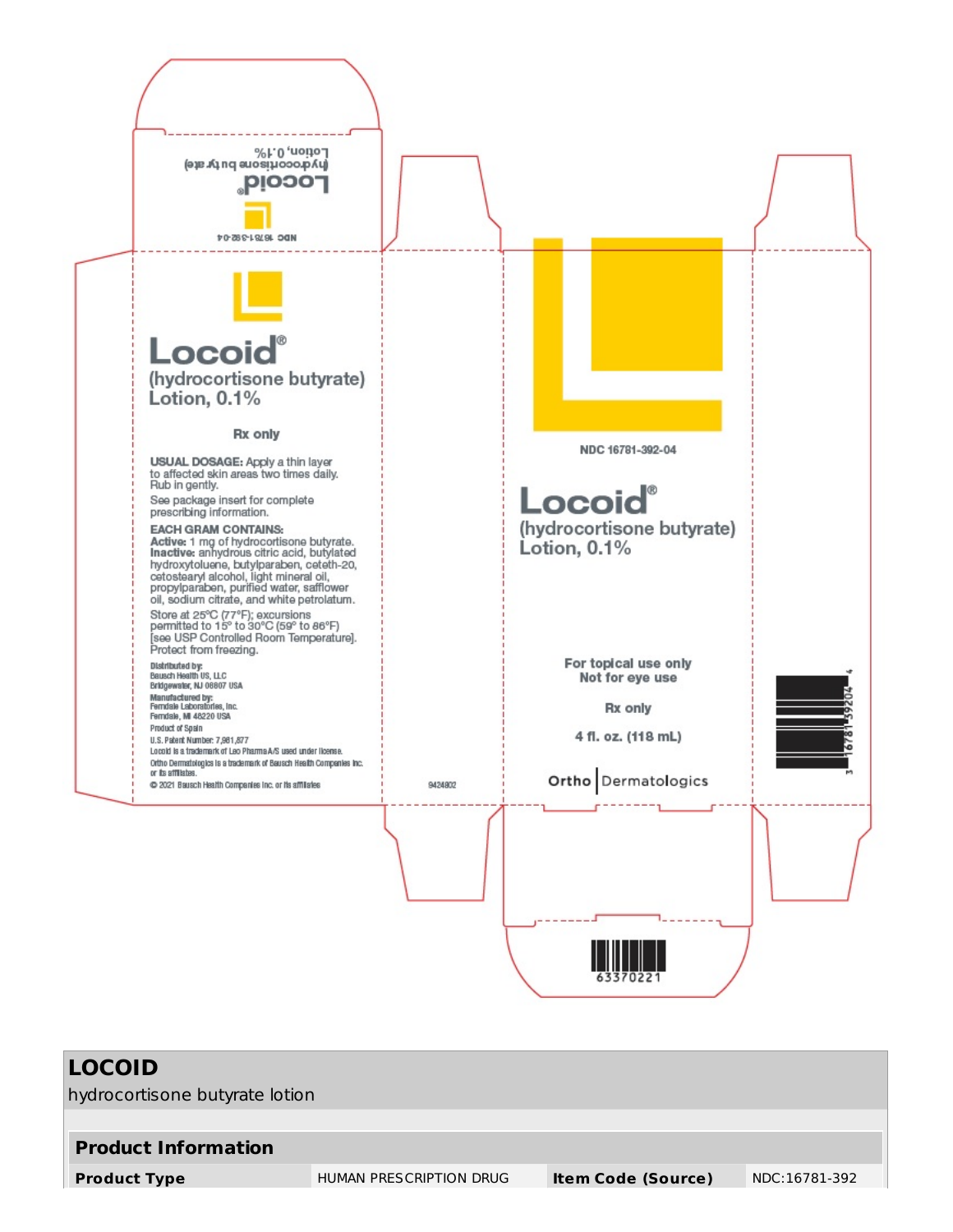|                         | <b>Route of Administration</b>                                      |               | <b>TOPICAL</b>                                               |            |                                          |            |                                     |
|-------------------------|---------------------------------------------------------------------|---------------|--------------------------------------------------------------|------------|------------------------------------------|------------|-------------------------------------|
|                         |                                                                     |               |                                                              |            |                                          |            |                                     |
|                         | <b>Active Ingredient/Active Moiety</b>                              |               |                                                              |            |                                          |            |                                     |
|                         |                                                                     |               | <b>Ingredient Name</b>                                       |            | <b>Basis of Strength</b>                 |            | <b>Strength</b>                     |
|                         | UNII: W4X0X7BPJ)                                                    |               | HYDROCORTISONE BUTYRATE (UNII: 05RMF7YPWN) (HYDROCORTISONE - |            | <b>HYDROCORTISONE</b><br><b>BUTYRATE</b> |            | 1 <sub>mg</sub><br>in 1 mL          |
|                         |                                                                     |               |                                                              |            |                                          |            |                                     |
|                         | <b>Inactive Ingredients</b>                                         |               |                                                              |            |                                          |            |                                     |
|                         |                                                                     |               | <b>Ingredient Name</b>                                       |            |                                          |            | <b>Strength</b>                     |
|                         | <b>ANHYDROUS CITRIC ACID (UNII: XF417D3PSL)</b>                     |               |                                                              |            |                                          |            |                                     |
|                         | CETETH-20 (UNII: 1835H2IHHX)                                        |               |                                                              |            |                                          |            |                                     |
|                         | <b>CETOSTEARYL ALCOHOL (UNII: 2DMT128M1S)</b>                       |               |                                                              |            |                                          |            |                                     |
|                         |                                                                     |               | <b>BUTYLATED HYDROXYTOLUENE (UNII: 1P9D0Z171K)</b>           |            |                                          |            |                                     |
|                         | <b>BUTYLPARABEN (UNII: 3QPI1U3FV8)</b>                              |               |                                                              |            |                                          |            |                                     |
|                         | LIGHT MINERAL OIL (UNII: N6K5787QVP)                                |               |                                                              |            |                                          |            |                                     |
|                         | PROPYLPARABEN (UNII: Z8IX2SC10H)<br><b>WATER (UNII: 059QF0KO0R)</b> |               |                                                              |            |                                          |            |                                     |
|                         | <b>SAFFLOWER OIL (UNII: 65UEH262IS)</b>                             |               |                                                              |            |                                          |            |                                     |
|                         |                                                                     |               | SODIUM CITRATE, UNSPECIFIED FORM (UNII: 1Q73Q2JULR)          |            |                                          |            |                                     |
|                         | PETROLATUM (UNII: 4T6H12BN9U)                                       |               |                                                              |            |                                          |            |                                     |
|                         |                                                                     |               |                                                              |            |                                          |            |                                     |
|                         |                                                                     |               |                                                              |            |                                          |            |                                     |
|                         | <b>Packaging</b>                                                    |               |                                                              |            |                                          |            |                                     |
| #                       | <b>Item Code</b>                                                    |               | <b>Package Description</b>                                   |            | <b>Marketing Start</b><br><b>Date</b>    |            | <b>Marketing End</b><br><b>Date</b> |
| 1                       | NDC:16781-392-1 in 1 CARTON<br>02                                   |               |                                                              | 07/03/2013 |                                          |            |                                     |
| 1                       |                                                                     | Product       | 59 mL in 1 BOTTLE; Type 0: Not a Combination                 |            |                                          |            |                                     |
| $\overline{\mathbf{2}}$ | NDC:16781-392-<br>04                                                | 1 in 1 CARTON |                                                              | 07/03/2013 |                                          |            |                                     |
| $\overline{2}$          |                                                                     | Product       | 118 mL in 1 BOTTLE; Type 0: Not a Combination                |            |                                          |            |                                     |
| 3                       | 06                                                                  | Product       | NDC:16781-392- 4 mL in 1 TUBE; Type 0: Not a Combination     | 07/03/2013 |                                          | 06/12/2020 |                                     |
| 4                       | 18                                                                  | Product       | NDC:16781-392- 4 mL in 1 TUBE; Type 0: Not a Combination     | 07/03/2013 |                                          | 06/12/2020 |                                     |
|                         |                                                                     |               |                                                              |            |                                          |            |                                     |
|                         | <b>Marketing Information</b>                                        |               |                                                              |            |                                          |            |                                     |
|                         | <b>Marketing</b>                                                    |               |                                                              |            | <b>Marketing Start</b>                   |            |                                     |
|                         | <b>Category</b>                                                     |               | <b>Application Number or Monograph</b><br><b>Citation</b>    |            | <b>Date</b>                              |            | <b>Marketing End</b><br><b>Date</b> |
| <b>NDA</b>              |                                                                     | NDA022076     |                                                              | 07/03/2013 |                                          |            |                                     |

**Labeler** - Bausch Health US, LLC (831922468)